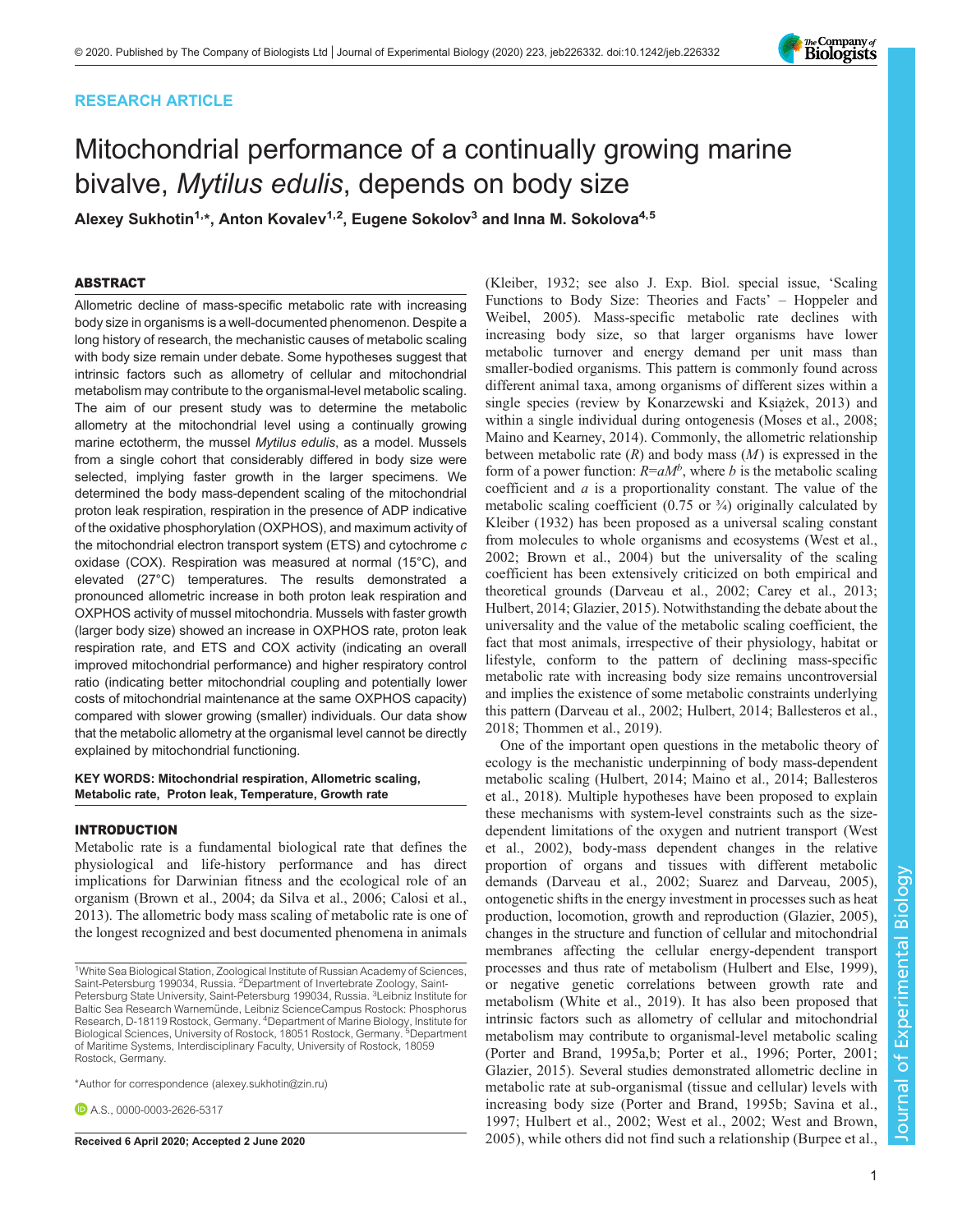[2010;](#page-7-0) [Sukhotin et al., 2017](#page-8-0); Boёl et al., 2020). Furthermore, the issue is complicated by the potentially confounding effects of phylogeny in interspecific comparisons, and by the correlation between age and size in intraspecific analyses of metabolic scaling.

In aerobic organisms, mitochondria are responsible for >90% of ATP production that occurs via the chemiosmotic coupling of electron transport and ATP synthesis in the process of oxidative phosphorylation (OXPHOS). If intrinsic factors (such as cellular and mitochondrial respiration) are contributing to metabolic scaling, the allometric scaling for mitochondrial metabolism would be expected to reflect the pattern of aerobic metabolism in cells, tissues and organisms. To date, most studies on the allometry of cellular and mitochondrial respiration have been performed on endotherms or vertebrate ectotherms and reported the independence of mitochondrial respiration from body mass (e.g. in mammals: [Taylor, 1987](#page-8-0), [Porter and Brand, 1993](#page-8-0); [Porter, 2001](#page-8-0); in fish: [Burpee](#page-7-0) [et al., 2010](#page-7-0); and in amphibians: [Roussel et al., 2015](#page-8-0)). Allometry of cellular respiration (if observed) was determined by the number, volume or membrane surface area of the mitochondria or by the rate of ATP turnover rather than by mitochondrial functional capacity [\(Else and Hulbert, 1985a](#page-7-0),[b](#page-7-0); [Porter and Brand, 1995a,b; Porter et al.,](#page-8-0) [1996](#page-8-0); [Porter, 2001\)](#page-8-0). In a notable exception, mitochondrial respiration [reflecting electron transport system (ETS) activity needed to compensate for all futile proton and cation cycles that dissipate the mitochondrial membrane potential without generating ATP] decreased with increasing body size across different species of mammals [\(Porter and Brand, 1995a,b](#page-8-0); [Porter et al., 1996; Porter,](#page-8-0) [2001](#page-8-0)), possibly reflecting adjustments of metabolic heat generation to compensate for body size-dependent heat dissipation ([Ballesteros](#page-7-0) [et al., 2018\)](#page-7-0).

Recent research showed a functional link between intraspecific variation in mitochondrial performance and individual growth rates in several species of vertebrates including endotherms such as rats, pigs ([Lutz, 2003\)](#page-7-0), chickens and cows [\(Bottje and Carstens, 2009\)](#page-7-0), and ectotherms such as frogs [\(Salin et al., 2012a](#page-8-0),[b](#page-8-0)). Cross-species comparisons in 12 species of mammals showed that mitochondrial efficiency (measured as ATP:O ratio) was positively correlated with body mass when mitochondria were functioning at close to the basal metabolic rate; however, the efficiency was independent of body mass in mitochondria respiring at the maximum OXPHOS rate [\(Mélanie et al., 2019\)](#page-7-0). Higher mitochondrial efficiency implies better coupling (and therefore lower rates of proton leak and/or electron slip in the mitochondria of the faster growing animals) and predicts different allometries for the OXPHOS and proton leak rates. Most studies on cellular and mitochondrial metabolic scaling were carried out on endothermic animals, in which thermoregulation strongly affects mitochondrial performance. Studies investigating the relationship between mitochondrial activity and body size (or growth rate) are scarce in ectotherms and require further investigation.

The aim of our present study was to determine the metabolic allometry at the mitochondrial level using a continually growing marine ectotherm, the blue mussel Mytilus edulis, as a model. Blue mussels, Mytilus spp., are common species in the intertidal and shallow subtidal zones around the world and, like many bivalve molluscs, are characterized by great individual variability of growth rate ([Sukhotin et al., 2007\)](#page-8-0). Furthermore, mussels are a long-lived species (maximum longevity of 7–24 years depending on the population) ([Sukhotin et al., 2007](#page-8-0)). This allows for separation of the potential effects of age and body size when investigating metabolic scaling in mussels. We selected mussels from a single

cohort (3–4 years old) that considerably differed in body size, implying faster growth in the larger specimens. We hypothesized that if mitochondrial metabolic allometry is an important intrinsic factor contributing to organismal metabolic scaling ([Glazier, 2015\)](#page-7-0), the overall mitochondrial respiration (including OXPHOS and proton leak) will decline with increasing body mass in mussels. However, if mitochondrial efficiency rather than overall mitochondrial respiration is an important contributor to wholeanimal metabolic allometry, we expect a stronger body massdependent decrease in mitochondrial proton leak than in OXPHOS or ETS capacity with increasing body mass. To test these hypotheses, we determined the body mass-dependent scaling of mitochondrial proton leak respiration, OXPHOS, and maximum activity of the mitochondrial ETS and the terminal cytochrome c oxidase (COX) in mussel mitochondria. We also determined whether a change in overall mitochondrial activity (induced by a temperature upshift from 15°C to 27°C) alters the allometry of mitochondrial metabolism in this model marine ectotherm.

## MATERIALS AND METHODS Chemicals

All chemicals were purchased from Sigma-Aldrich (Merck KGaA, Darmstadt, Germany), Carl Roth (Karlsruhe, Germany) or Thermo Fisher Scientific (Schwerte, Germany), and were of analytical grade or higher.

# Animal collection and maintenance

Blue mussels Mytilus edulis Linnaeus 1758 were collected from the mussel culture farm located near the White Sea Biological Station Kartesh in Chupa Inlet (66°20′14.27″N, 33°38′12.10″E, Kandalaksha Bay, White Sea) in August 2017 (seawater temperature +15°C, salinity 24 practical salinity units, psu). Only specimens 3–4 years old were selected for experiments. Molluscs were taken from substrates exposed for 3 and 4 years, and the age of animals was confirmed by analysis of the growth marks on the shells. Specimens were selected to cover the widest possible size range from 1.7 to 5.7 g wet tissue mass. Mussels were transported to the Department of Marine Biology, University of Rostock (Germany) and placed in aquaria (artificial seawater,  $25$  psu,  $+15^{\circ}$ C) for 7 days prior to the experiments. Mussels were fed ad libitum on alternate days by addition of a commercial algal blend (DT's Live Marine Phytoplankton, Sycamore, IL, USA) according to the manufacturer's instructions.

## Mitochondrial isolation and high-resolution respirometry

Mitochondria were isolated from the digestive gland of the mussels as described elsewhere ([Falfushynska et al., 2019\)](#page-7-0). Briefly, ∼1 g of tissue ( pooled from 2–4 mussels, depending on their size) was homogenized in ice-cold homogenization media containing 100 mmol l−<sup>1</sup> sucrose, 200 mmol l−<sup>1</sup> KCl, 100 mmol l−<sup>1</sup> NaCl,  $8$  mmol l<sup>−1</sup> EGTA, 50 μg l<sup>−1</sup> aprotinin, 1 mmol l<sup>−1</sup> phenylmethylsulfonyl fluoride (PMSF) and 30 mmol l<sup>-1</sup> Hepes, pH 7.5, using several passes of a Potter–Elvenhjem homogenizer at 200 rpm. Within each pooled group, mussels of similar size (within 25% of body mass) were used. Mitochondria were isolated by differential centrifugation at 4 $\degree$ C, first for 4 min at 2000 g to remove cell debris, and then for 8 min at 8000 g to collect the mitochondria. The mitochondrial pellet was resuspended in ice-cold assay media containing 440 mmol  $l^{-1}$  sucrose, 130 mmol  $l^{-1}$  KCl, 10 mmol  $l^{-1}$ NaCl, 30 mmol l<sup>-1</sup> Hepes, 10 mmol l<sup>-1</sup> glucose, 1 mmol l<sup>-1</sup> MgCl<sub>2</sub>, 10 mmol  $1^{-1}$  KH<sub>2</sub>PO<sub>4</sub> and 1% bovine serum albumin (BSA), pH 7.2. In total, 22 independent preparations were made.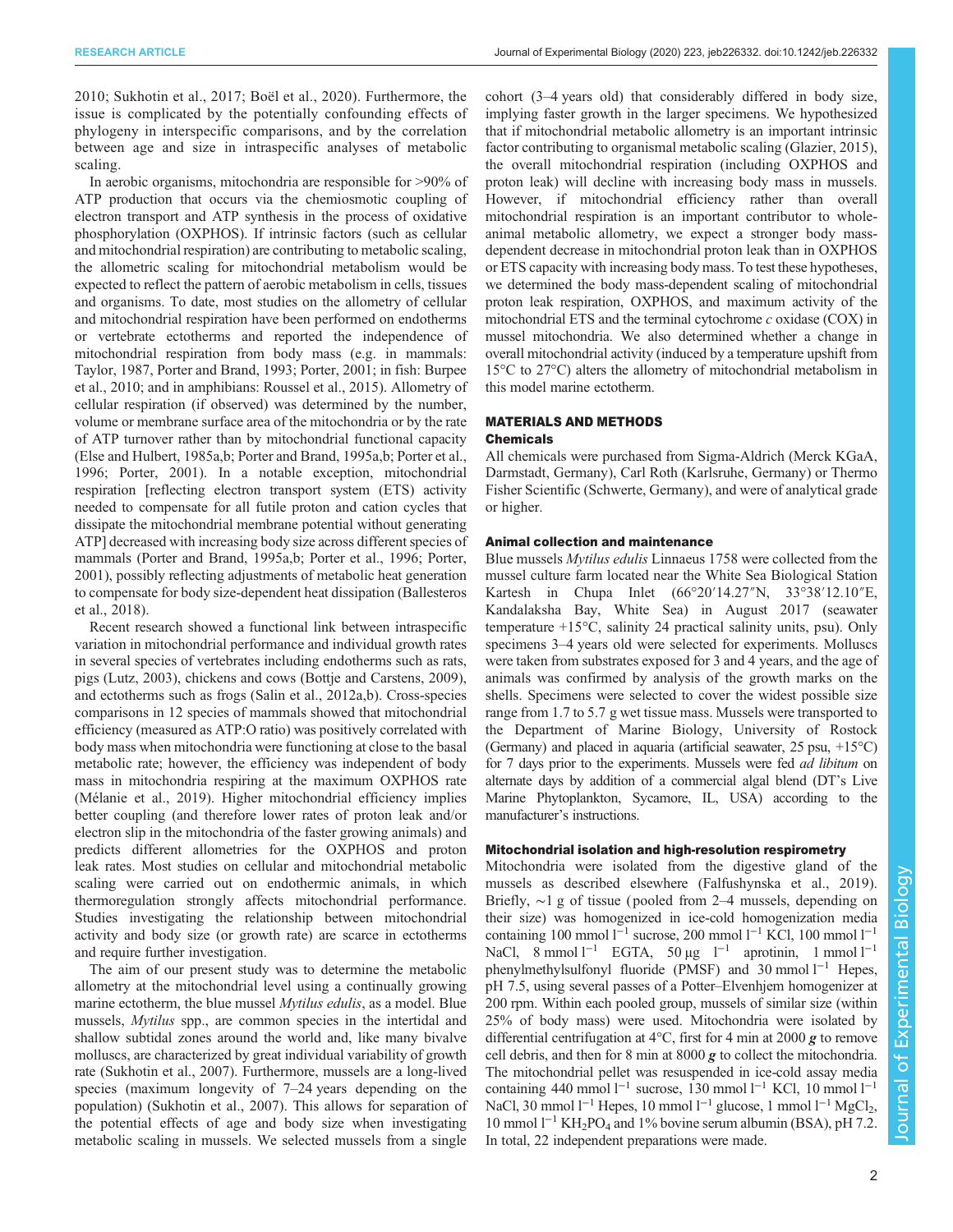| Respiratory state or index | Reflective of:                | Determined as:<br>Respiration in the presence of oligomycin   |  |
|----------------------------|-------------------------------|---------------------------------------------------------------|--|
| PL                         | Proton leak                   |                                                               |  |
| <b>OXPHOS</b>              | <b>OXPHOS</b> capacity        | Respiration in the presence of ADP                            |  |
| <b>ETS</b>                 | ETS capacity                  | Respiration after the addition of an uncoupler (CCCP)         |  |
| <b>COX</b>                 | Cytochrome c oxidase capacity | Respiration after addition of antimycin A, TMPD and ascorbate |  |
| <b>RCR</b>                 | Respiratory control ratio     | $=$ OXPHOS/PL                                                 |  |
| COX/OXPHOS                 | Reserve COX capacity          | $=COX/OXPHOS$                                                 |  |
| ETS/OXPHOS                 | Reserve ETS capacity          | =ETS/OXPHOS                                                   |  |

Table 1. Mitochondrial respiratory states and derived indices used to assess the mitochondrial function in Mytilus edulis

Oxygen consumption of isolated mitochondria was measured using an Oxygraph 2k high-resolution respirometer (Oroboros, Innsbruck, Austria) at 15 and 27°C. Two-point calibration for 0% and 100% air saturation was conducted. The following substrate– uncoupler–inhibitor titration (SUIT) protocol was used: 5 mmol  $1^{-1}$ pyruvate, 2 mmol l−<sup>1</sup> malate and 10 mmol l−<sup>1</sup> succinate to fully stimulate the electron flux at Complexes I and II of the ETS; 2.5 mmol l<sup>-1</sup> ADP to achieve OXPHOS (ADP stimulated) respiration; 2.5 µmol  $l^{-1}$  oligomycin to inhibit mitochondrial  $F_{\Omega}$ ,  $F_1$ -ATPase and achieve resting respiration indicative of proton leak; 7.5 µmol l−<sup>1</sup> carbonyl cyanide m-chlorophenyl hydrazone (CCCP) to uncouple the mitochondrial ETS; 1 µmol  $l^{-1}$  rotenone to inhibit electron flux through Complex I; 2.5 µmol l−<sup>1</sup> antimycin A to inhibit electron flux through Complex III; 0.5 mmol  $1^{-1}$  N,N,N',N' -tetramethyl-p-phenylenediamine (TMPD) and 2 mmol  $l^{-1}$ ascorbate to stimulate activity of COX; and 20 mmol  $l^{-1}$  KCN to inhibit COX. Remaining mitochondrial isolates were lysed by several freeze–thaw cycles in hypoosmotic solution, and protein concentration was measured at 595 nm using a Bradford Protein Assay Kit according to the manufacturer's instructions (Bio-Rad, Hercules, CA, USA). BSA was used as a standard. Mitochondrial respiration was expressed as  $\mu$ mol O<sub>2</sub> min<sup>-1</sup> g<sup>-1</sup> mitochondrial protein.

## Calculations and statistics

Mitochondrial respiratory control ratio (RCR) and relative OXPHOS, ETS and COX flux (Table 1) were calculated as described elsewhere [\(Estabrook, 1967; Gnaiger, 2012\)](#page-7-0). The temperature dependence of different mitochondrial activities was expressed as  $Q_{10}$  [\(Cossins and Bowler, 1987\)](#page-7-0). Data were tested for normality and homogeneity of variances using Kolmogorov– Smirnov and Levine tests, respectively. The effects of temperature and body size of mussels on mitochondrial performance were tested by ANCOVA, with temperature as a fixed factor and body mass as a covariate. To assess the allometry of different metabolic activities, power regressions were fitted to the data in Excel (Microsoft Office 2016) with the respective mitochondrial activity as a dependent variable and body mass of the mussel as an explanatory variable. The  $R^2$  was used to assess the goodness-of-fit for all regressions. Effects were considered significant if the probability of Type I error was less than 0.05. All data ( $n=22$ ) are reported as the mean $\pm$ s.e.m. unless indicated otherwise.

## RESULTS

# Effect of temperature

As expected, elevated temperature accelerated mussel mitochondrial activity [\(Fig. 1,](#page-3-0) Table 2). The sensitivity to warming differed between different mitochondrial functions. Mitochondrial proton leak respiration increased with temperature to a lesser degree  $(Q_{10} = 1.9)$  than the rates of OXPHOS and ETS  $(Q_{10}=2.6-2.9)$  ([Fig. 1A](#page-3-0)–C). The RCR, which shows the excess of OXPHOS respiration over proton leak, was lower at 15°C than at 27°C (1.94±0.15 versus 3.07±0.18, respectively) ([Fig. 1](#page-3-0)E).

A temperature-induced increase in the activity of the terminal ETS oxidase, COX, was significant  $(P<0.001)$  but less pronounced  $(Q_{10}=1.65-1.95$ , depending on the mussels' size) than for the entire ETS  $(Q_{10}=2.6-2.8)$ . The difference in response to elevated temperature of OXPHOS and COX activity determined a strong negative effect of warming on COX/OXPHOS ratio [\(Fig. 1G](#page-3-0)). The ratio of ETS to OXPHOS activity did not change with temperature (1.5 and 1.7 at 15°C and 27°C, respectively; [Fig. 1F](#page-3-0)).

#### Effect of body size

Mitochondrial oxygen consumption was significantly body mass dependent in *M. edulis* (Table 2), albeit the strength of the allometric effect varied between different mitochondrial activities. OXPHOS and COX activity showed the strongest body mass dependence, with an almost linear increase in oxygen flux with body mass (reflected in the metabolic scaling coefficient  $b \approx 1$ ) ([Fig. 2B](#page-4-0),D). Mitochondrial proton leak respiration accelerated less rapidly with body mass  $(b=0.657-0.662)$  [\(Fig. 2](#page-4-0)A). Similar metabolic scaling coefficients were found for uncoupled mitochondrial respiration, reflecting maximum ETS activity  $(b=0.563-0.600)$  ([Fig. 2](#page-4-0)C). Overall, body mass explained 28–30% of the total variation in mitochondrial proton leak respiration and 33–43% of the variation in OXPHOS rates. Elevated temperature (27°C) had no effect on the metabolic scaling of the studied mitochondrial rates.

RCR slightly increased with mussel body mass [\(Fig. 3](#page-4-0)A), but the relationship was weak  $(b=0.277-0.364)$ , with body mass explaining  $9-11\%$  of the RCR variation ( $P=0.07$ ) (Table 2). Reserve ETS capacity (measured as the ratio of ETS to OXPHOS activity) showed a pronounced decline with body size of molluscs [\(Fig. 3](#page-4-0)B). In the smallest mussels, this ratio was  $\geq 2$ , while in the biggest studied specimens it was close to 1, indicating that OXPHOS flux was approaching the limit set by the ETS flux capacity [\(Fig. 3](#page-4-0)B).

## Table 2. ANCOVA: Effects of temperature and body size on bioenergetics-related traits of isolated mitochondria from the digestive gland of M. edulis

| Trait               | Body mass |         | Temperature |         |
|---------------------|-----------|---------|-------------|---------|
|                     | F         | P       | F           | P       |
| PL                  | 13.39     | < 0.001 | 79.08       | < 0.001 |
| <b>OXPHOS</b>       | 17.27     | < 0.001 | 79.36       | < 0.001 |
| <b>ETS</b> capacity | 15.13     | < 0.001 | 153.08      | < 0.001 |
| COX                 | 19.18     | < 0.001 | 26.71       | < 0.001 |
| <b>RCR</b>          | 3.38      | 0.073   | 22.72       | < 0.01  |
| COX/ETS             | 0.00004   | 0.995   | 52.07       | < 0.001 |
| ETS/OXPHOS          | 7.15      | < 0.05  | 1.47        | 0.233   |

There is one degree of freedom for the factor temperature, one degree of freedom for the covariate (body mass), and 41 degrees of freedom for the error. Trait abbreviations are given in Table 1. Significant effects are in bold.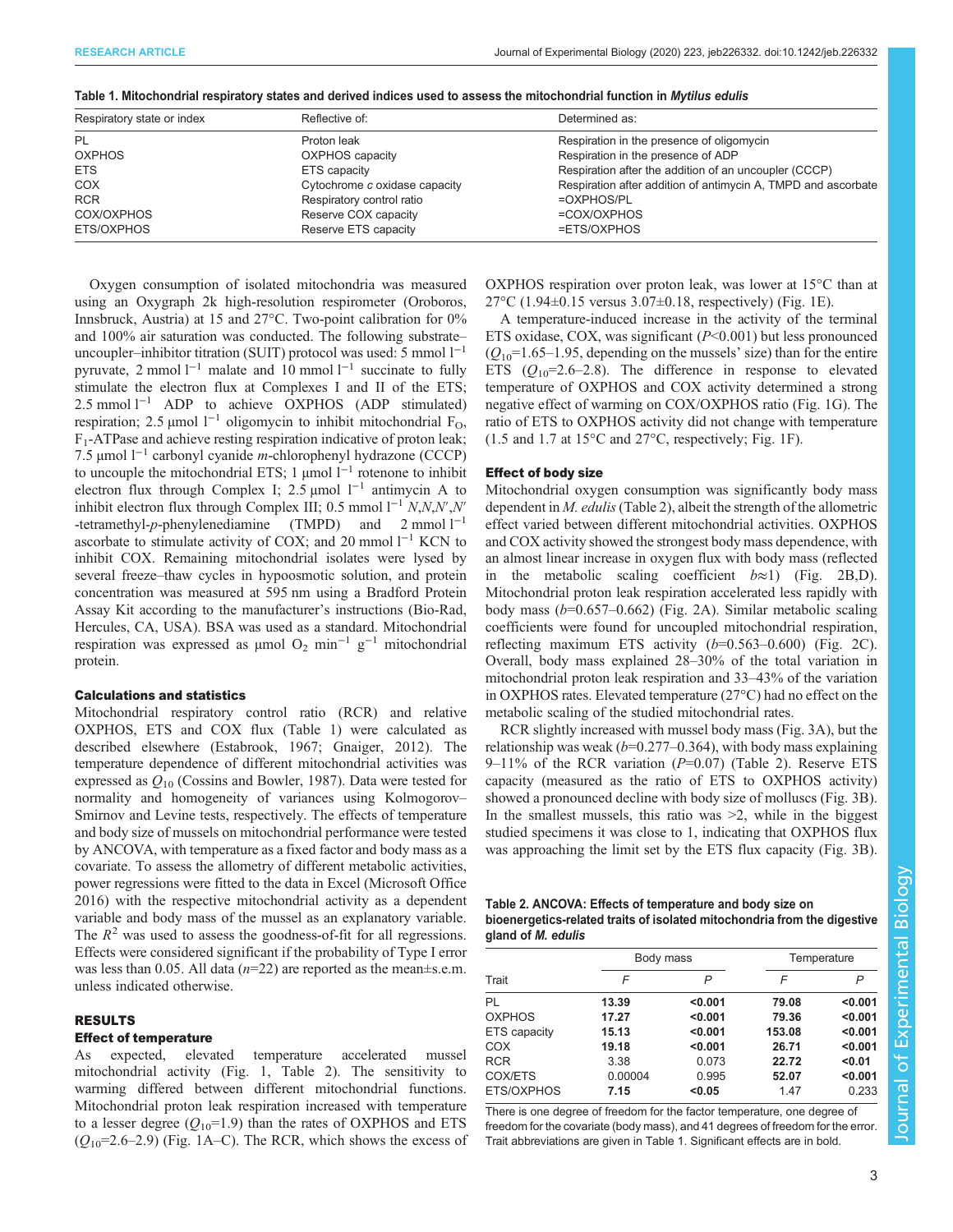<span id="page-3-0"></span>

Fig. 1. Mitochondrial performance in digestive gland of mussels at normal (15°C) and elevated (27°C) temperature. (A) Proton leak respiration. (B) Active respiration indicative of oxidative phosphorylation (OXPHOS). (C) Maximum activity of the complete mitochondrial electron transport system (ETS). (D) Maximum activity of cytochrome c oxidase (COX). (E) Respiratory control ratio (RCR). (F) Reserve ETS capacity. (G) Reserve COX capacity. Mean (diamonds) and median (horizontal line inside boxes) values, upper and lower quartiles (box), 1.5× interquartile range (whiskers) and outliers (dots) are presented.

COX reserve capacity (i.e. the ratio of COX to OXPHOS activity) was body mass independent and decreased with increasing temperature from >3 at 15 $\degree$ C to ~2 at 27 $\degree$ C [\(Fig. 3C](#page-4-0)).

## **DISCUSSION**

## Metabolic allometry at different levels of biological organization

The decline in mass-specific metabolic rate with increasing size in animals has been documented for over 100 years, yet the mechanisms underlying this pattern remain debated ([Kleiber,](#page-7-0) [1932](#page-7-0); [Niklas and Kutschera, 2015\)](#page-8-0). Organismal metabolic rate is composed of the metabolic rates of tissues and organs, which are in turn determined by cellular energetics and mitochondrial functions (e.g. [Suarez et al., 2004\)](#page-8-0). Therefore, whole-animal metabolic allometry could be reflected in (or determined by) the similar patterns of metabolic processes in suborganismal structures. Indeed, decline in cellular and mitochondrial respiration with increasing body mass has been recorded in interspecific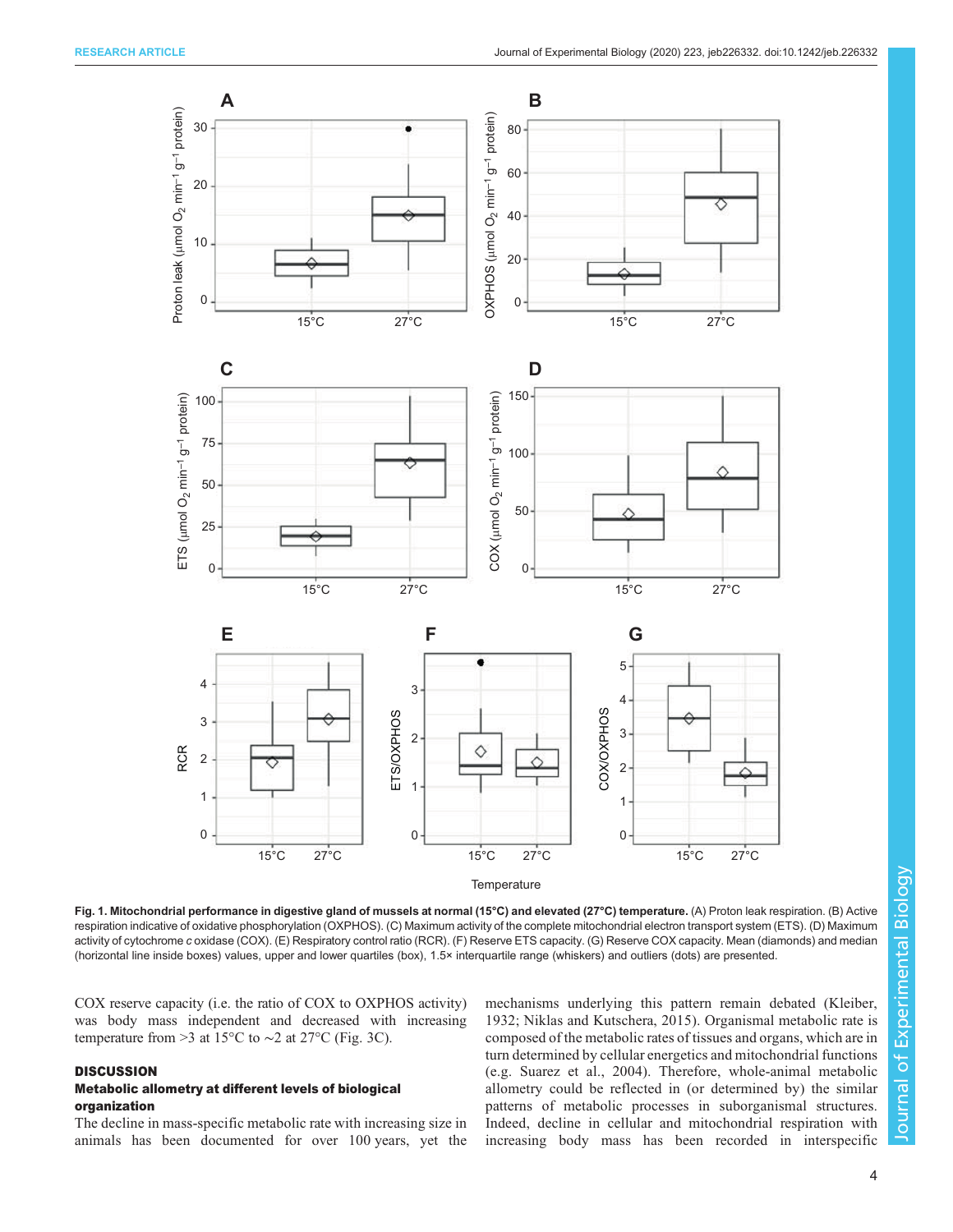<span id="page-4-0"></span>

Fig. 2. Effect of body size (*M*, tissue wet mass) on mitochondrial respiration ( $\dot M_{\rm O_2}$ ) in mussels at normal and elevated temperature. (A) Proton leak respiration. (B) Active respiration indicative of OXPHOS. (C) Maximum activity of the complete mitochondrial ETS. (D) Maximum COX activity. Corresponding equations and  $R^2$  values are given near the regression lines.

comparisons in mammals ([Else and Hulbert, 1985b;](#page-7-0) [Taylor, 1987](#page-8-0); [Porter and Brand, 1995b](#page-8-0)) and ectotherms [\(Savina et al., 1997\)](#page-8-0). The observed allometry of cellular respiration was mostly explained by two factors: body size dependence of mitochondrial quantity and of mitochondrial proton leak. Thus, mitochondrial volume density and/or cristae surface area declined with increasing body mass in brain, liver, kidney, heart and skeletal muscle in mammals [\(Mathieu et al., 1981](#page-7-0); [Hoppeler et al., 1984; Else and Hulbert,](#page-7-0) [1985a,b;](#page-7-0) [Taylor, 1987\)](#page-8-0). The total mitochondrial membrane surface area of the major internal organs was proportional to body mass of mammals, with the metabolic scaling coefficient of 0.76 (0.59 when the skeletal muscle and the lung were excluded) [\(Else and Hulbert, 1985b](#page-7-0)). The maximal respiration of mitochondria in skeletal muscle of mammals was independent of the aerobic capacity of the particular muscle and of body mass at approximately 3–6 ml O<sub>2</sub> ml<sup>-1</sup> mitochondria min<sup>-1</sup> [\(Taylor, 1987](#page-8-0)).

In mammals [\(Porter, 2001\)](#page-8-0) and birds [\(Brand et al., 2003\)](#page-7-0), the rate of proton leak across mitochondrial membranes declines with increasing body mass. Studies on the relationship between mitochondrial activity and body mass in ectotherms are scarce, and correlation of their



Fig. 3. Effect of body size (M, tissue wet mass) on RCR and reserve ETS and COX capacity in mussel mitochondria at normal and elevated **temperatures.** (A) RCR. (B) Reserve ETS capacity. (C) Reserve COX capacity. Corresponding equations and  $R<sup>2</sup>$  values are given near the regression lines.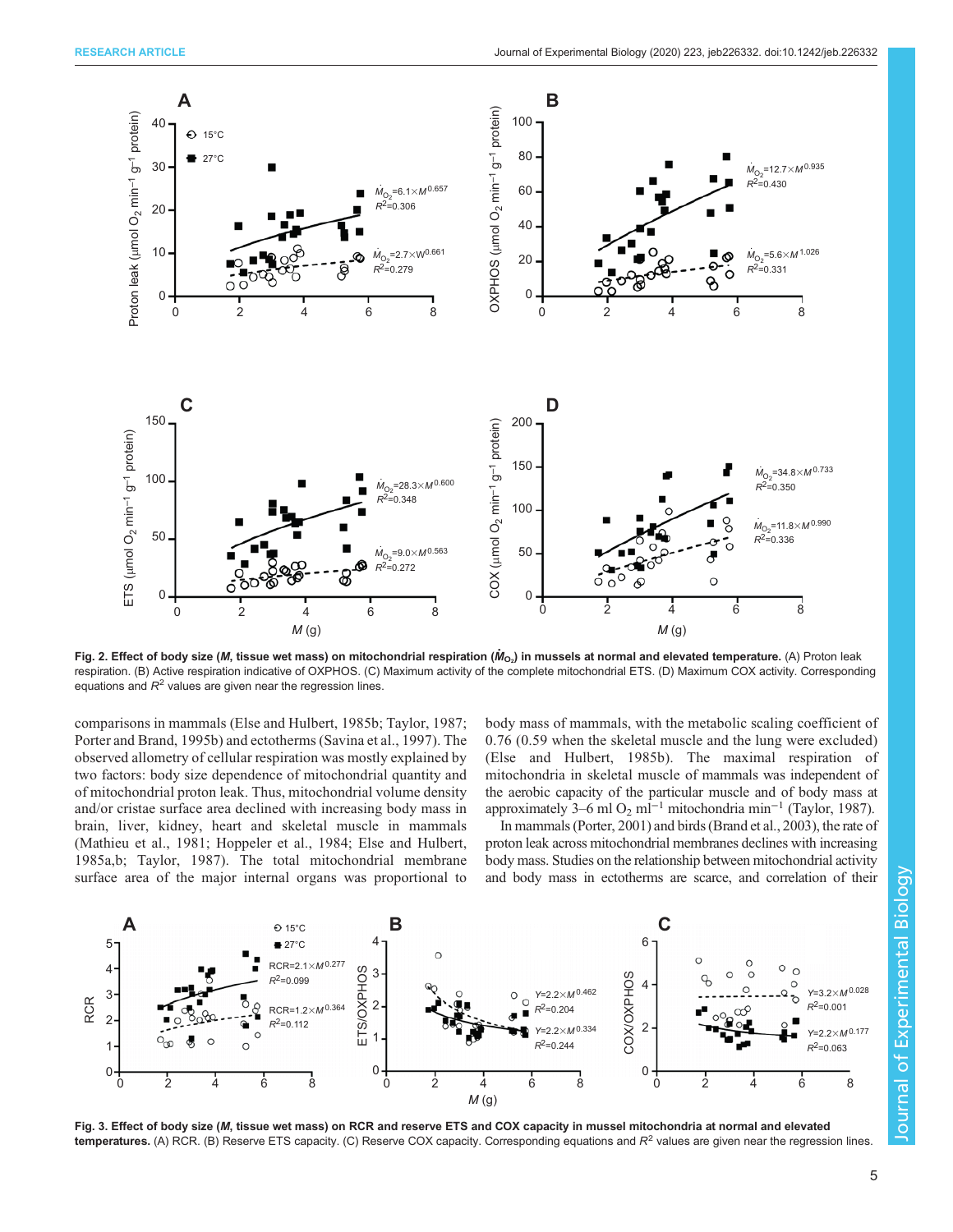cellular and mitochondrial respiration with body mass is less clear (see [Sukhotin et al., 2017\)](#page-8-0). There is no evidence of allometric scaling of ATP turnover or proton conductance across different species of ectotherms [\(Hulbert et al., 2002](#page-7-0); [Burpee et al., 2010\)](#page-7-0). In three species of fish, the respiration rate of mitochondria from white muscles was independent of body mass, and the mitochondrial volume density in muscles declined with body mass in two of three studied fish species, indicating that mitochondrial traits in the muscle cannot explain the whole-body metabolic allometry in these species [\(Burpee et al.,](#page-7-0) [2010\)](#page-7-0). In three closely related species of frogs differing in adult body mass, OXPHOS respiration of mitochondria from liver tissue was also independent of animal size [\(Roussel et al., 2015\)](#page-8-0). However, mitochondrial coupling efficiency markedly increased with body mass in frogs, leading to a higher ATP production in the larger frogs compared with the smaller species. This pattern was driven by a strong negative dependence of mitochondrial proton conductance on body mass ([Roussel et al., 2015\)](#page-8-0).

Our data obtained at the intraspecific level (in the bivalve M. edulis) unexpectedly demonstrated a pronounced allometric increase in both proton leak and OXPHOS activity of mitochondria from the digestive gland, one of the most metabolically active organs of the mussels. This finding was surprising because at the wholeorganism level, the White Sea M. edulis show a typical pattern of a decrease in mass-specific metabolic rate with increasing body size when considered across all ages ( $b=-0.231$  to  $-0.248$ ) or within a single age group (e.g. for 5 year old mussels,  $b=-0.148$  to  $-0.356$ ) [\(Sukhotin and Pörtner, 2001; Sukhotin et al., 2002, 2006\)](#page-8-0). A decline in the whole-animal mass-specific metabolic rate with increasing body mass has also been recorded in 3–4 year old mussels from the same population as studied in our present work  $(b=-0.333; A.S.$  and A.K., unpublished data). Exposure to elevated temperature stress did not affect the metabolic scaling of mitochondrial activities, so that even though the oxygen consumption rate increased with warming, the pattern of body mass-specific change in proton leak versus OXPHOS was preserved. These findings are at odds with previously published results of interspecific comparisons showing an allometric decline in proton leak and/or proton conductance with body mass and constant OXPHOS capacity of the mitochondria regardless of body size [\(Porter, 2001](#page-8-0); [Brand et al., 2003](#page-7-0); [Burpee et al., 2010;](#page-7-0) [Salin et al.,](#page-8-0) [2012a\)](#page-8-0). It is worth noting that the body mass-dependent metabolic scaling of mussel mitochondrial activity found in the present study is disentangled from the effects of age as well as potential phylogenetic and lifestyle effects (present in cross-species comparisons) ([Porter](#page-8-0) [and Brand, 1993; Porter et al., 1996;](#page-8-0) [Hulbert et al., 2002; Brand et al.,](#page-7-0) [2003\)](#page-7-0). In mussels, the metabolic scaling coefficient was different for OXPHOS and proton leak rates, with the allometric increase in OXPHOS almost twice as fast as the increase in proton leak. As a result, larger animals had ∼3 times higher OXPHOS rates relative to their smaller counterparts, while the proton leak rates increased only ∼2-fold over the same range of body mass. The differences in the metabolic scaling of OXPHOS and proton leak imply improved mitochondrial efficiency in the larger mussels, as the ATP synthesis capacity increases faster than the mitochondrial maintenance costs shown by the proton leak. The mitochondrial proton leak respiration reflects the baseline activity of the ETS needed to counteract all futile proton and cation cycles (not coupled to ATP production) and prevent depolarization of mitochondria ([Rolfe and Brand, 1997\)](#page-8-0). Mitochondrial proton leak contributes a large fraction (20–40%) of the basal maintenance costs in ectotherms including marine bivalves [\(Brand et al., 1991; Hulbert and Else, 1999; Hulbert et al., 2002](#page-7-0); [Cherkasov et al., 2006](#page-7-0)), so that lower proton leak rate translates into lower basal maintenance costs of the cell.

The differences in the metabolic scaling coefficients between OXPHOS and proton leak imply differences in the allometry of the underlying molecular processes that control mitochondrial activity in the actively phosphorylating versus resting states. In ectotherms, including molluscs and insects, OXPHOS is predominantly controlled by the activity of the ETS, with flux control coefficients of ∼0.7–1, indicating that 70–100% of the oxygen consumption of actively phosphorylating mitochondria is controlled by the ETS capacity ([Chamberlin, 2004](#page-7-0); [Kurochkin et al., 2011](#page-7-0); [Ivanina et al., 2012](#page-7-0), [2016\)](#page-7-0). However, in mussels, the metabolic scaling coefficient is smaller for ETS activity than for OXPHOS (0.56–0.60 versus 0.93–1.02, respectively). This indicates that the allometry of OXPHOS cannot be fully explained by the ETS activity, and other processes, such as ATP synthase activity or adenylate transport (typically controlling 10–20% of the OXPHOS flux in molluscs; [Kurochkin et al., 2011](#page-7-0); [Ivanina et al., 2012](#page-7-0), [2016\)](#page-7-0), might contribute. Interestingly, the differences in the metabolic scaling of OXPHOS and ETS result in a dramatic decrease in ETS reserve capacity with mussel body mass. Thus, in the small mussels, there is almost 2-fold ETS reserve capacity compared with the maximum OXPHOS flux, whereas in the larger mussels, the ETS reserve capacity is only ∼10%. This implies a greater metabolic flexibility of the OXPHOS flux in the smaller mussels that have potentially a larger span to upregulate OXPHOS (e.g. by increasing the activity of ATP synthase and/or adenylate transport) until the upper limit (set by the maximum ETS capacity) is reached.

The proton leak respiration of mitochondria of ectotherms including molluscs is controlled jointly by ETS activity (∼30–50% of control over the flux) and mitochondrial proton conductance (∼50–70% of control) ([Chamberlin, 2004](#page-7-0); [Kurochkin et al., 2011; Ivanina et al., 2012, 2016\)](#page-7-0). In endotherms, body mass-dependent changes in the mitochondrial proton conductance play an important role in metabolic scaling across different species [\(Porter and Brand, 1993](#page-8-0); [Mélanie et al.,](#page-7-0) [2019\)](#page-7-0). In the present study, we did not measure the proton conductance in mitochondria of the differently sized mussels. However, the similarity of the metabolic scaling coefficients of ETS and proton leak respiration suggests the allometry of the ETS as the most parsimonious explanation for the observed allometry of the proton leak in the mussel mitochondria. Further studies are needed to unequivocally resolve this and determine the mechanisms underlying the allometry of mitochondrial metabolism of mussels. However, regardless of the underlying mechanisms, our data show that the metabolic allometry at the mitochondrial level cannot explain the whole-organism metabolic scaling.

# Mitochondrial energetics as an explanation for growth rate differences

Growth rate and duration (age) determine the body size attained by an organism. In our present study, all the mussels were of similar age but different sizes, reflecting different growth rates. Growth rate of mussels is influenced by numerous environmental factors, the most important being seasonal temperature variation and food availability [\(Bayne and Newell, 1983](#page-7-0); [Page and Hubbard, 1987;](#page-8-0) [Handå et al.,](#page-7-0) [2012\)](#page-7-0). As all the experimental mussels in the current study were collected from the same aquaculture site, we assume they all were subjected to roughly the same environmental conditions. The results of the present study indicate that the difference in growth rate and, therefore, the ultimate size of mussels are associated with differences in the efficiency and ATP synthesis capacity of their mitochondria. Thus, mussels with faster growth (larger body size) showed an increase in OXPHOS and proton leak rates, ETS and COX activity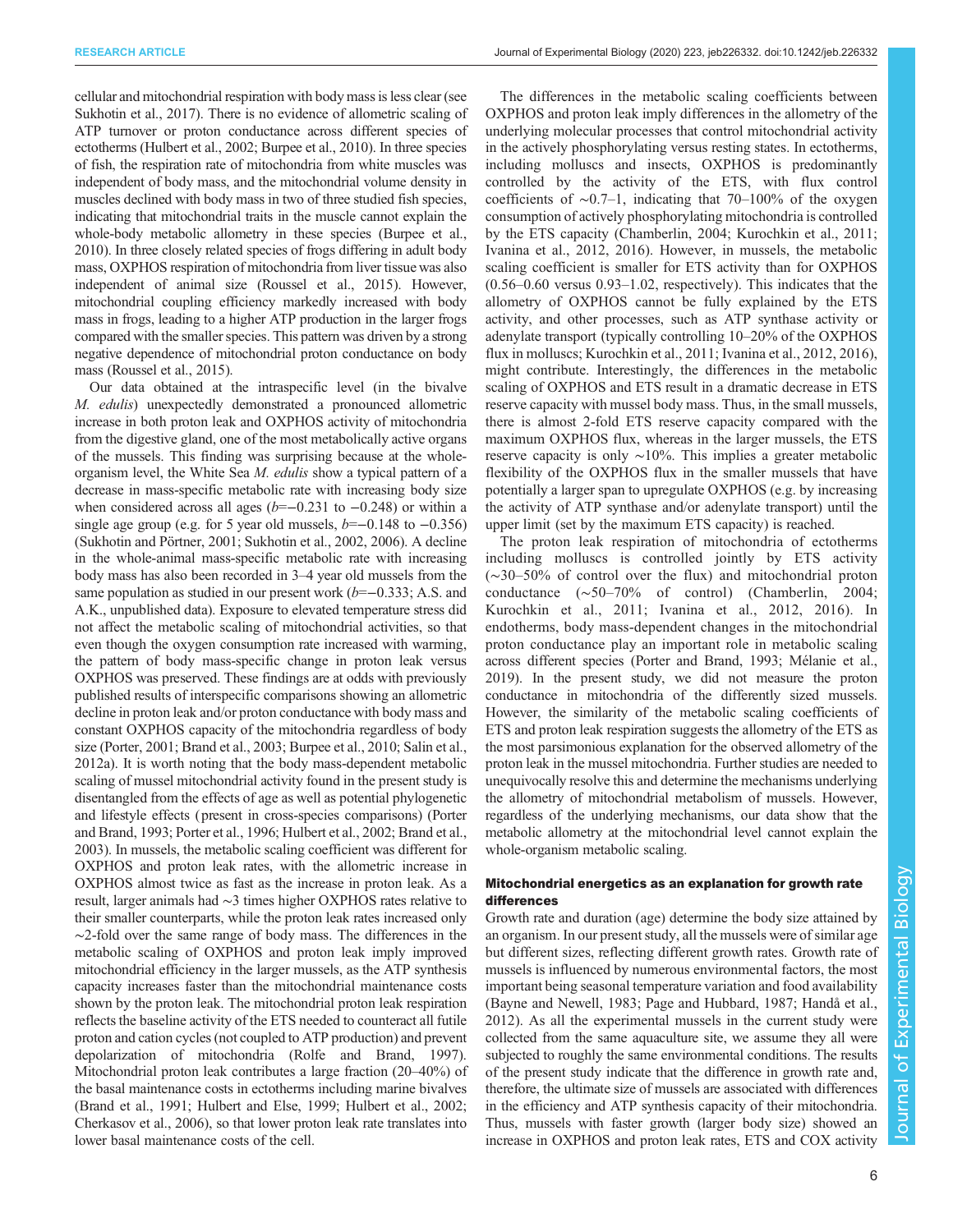(indicating an overall improved mitochondrial performance) and higher RCR (indicating better mitochondrial coupling and potentially lower costs of mitochondrial maintenance at the same OXPHOS capacity) compared with slower growing specimens.

The link between mitochondrial functioning and growth performance has been reported in several endotherms and ectotherms species. Thus, the rate of mitochondrial energy production in muscle influenced the rate of body growth in pigs from the same genetic strain and in rats [\(Lutz, 2003](#page-7-0)). Lower rates of OXPHOS respiration and lower mitochondrial RCR were associated with reduced daily body mass gain in pigs growing from 18 to 28 kg. Furthermore, declines in proton leak-dependent respiration in pigs growing from 8 to 18 kg were associated with improvements in the efficiency of feed utilization [\(Lutz, 2003\)](#page-7-0). The enhanced mitochondrial performance (and improved growth rates) was associated with higher levels of protein expression of the adenine nucleotide translocase type 1 (ANT1) in the muscles of pigs [\(Lutz, 2003\)](#page-7-0), suggesting a role of the improved ATP and ADP transport in mitochondrial performance. Lower rates of mitochondrial proton leak and elevated RCR in muscle mitochondria were also associated with improved body mass gain to feed ratios in growing rats [\(Lutz, 2003](#page-7-0)). A study on poultry (broilers) and cattle (steers) showed that growth-efficient animals (with higher mass gain to feed intake ratios) had higher mitochondrial coupling (RCR) than growth-inefficient ones, while oxidative phosphorylation efficiency assessed by the ADP:O ratio did not differ between growth-efficient and -inefficient groups [\(Bottje and Carstens, 2009](#page-7-0)). These studies show that in endotherms, better coupling of electron transport to ATP production and less proton leakage are associated with higher growth efficiency.

In vertebrate ectotherms, similar to endotherms, mitochondrial capacity and/or efficiency are linked with growth performance. Thus, in the brown trout, Salmo trutta, food intake and growth performance are related to mitochondrial capacity [\(Salin et al.,](#page-8-0) [2016](#page-8-0)). Low rates of feeding and growth were associated with high proton leak in liver and muscle mitochondria, and a lower coupling (RCR) of muscle mitochondria ([Salin et al., 2016\)](#page-8-0). In tadpoles of Rana temporaria, the maximal rate of ATP synthesis and phosphorylation efficiency (measured as ADP:O ratio) of the liver mitochondria were higher in the fast-growing individuals than in their slow-growing counterparts [\(Salin et al., 2012a,b](#page-8-0)). This was achieved through a higher ATP synthase activity in combination with a lower inner membrane proton leakage in fast-growing morphs, while the ETS capacity and the mitochondrial membrane potential did not differ between the groups. Unlike the results obtained for endotherms and fish (see above), RCR values were similar in slow- and fast-growing frogs [\(Salin et al., 2012a,b](#page-8-0)).

Enhanced mitochondrial performance in fast-growing mussels was observed in multiple bioenergetics-related traits including OXPHOS rate, ETS and COX activity of the mitochondria as well as proton leak. Therefore, despite improved mitochondrial coupling (reflected in higher RCR), the higher overall rate of the proton leak may contribute to higher cellular maintenance costs in fastergrowing mussels. In ectotherms including molluscs, mitochondrial proton leak accounts for a large fraction (20–40%) of the cellular energy costs [\(Cherkasov et al., 2006](#page-7-0)). Therefore, unless compensated by lower mitochondrial volume density, an allometric increase in the mitochondrial proton leak rate might result in higher basal respiration rates of the larger (faster-growing) mussels. This is called the increased intake hypothesis ([Burton](#page-7-0) [et al., 2011\)](#page-7-0), which states that a higher metabolic rate can support a higher sustained energy throughput, thus enabling greater

assimilation of energy for growth and reproduction. Some studies [\(McCarthy, 2000\)](#page-7-0) support this hypothesis, while others ([Bayne,](#page-7-0) [1999, 2004\)](#page-7-0) favour the alternative compensation hypothesis, which claims negative correlation of the standard metabolic rate with fitness traits, including growth rate. The rationale for the compensation hypothesis is that higher housekeeping metabolic requirements draw a larger proportion of energy from an organism's energy budget, thereby reducing the amount available for growth. These negative relationships with growth were shown for protein turnover rate, another major cellular ATP consumer, in bivalves including mussels ([Bayne, 1999, 2004](#page-7-0)); however, determining whether this is also the case with the elevated proton leak requires further investigation.

It is worth noting that growth rate depends on both energy (food) consumption rate and growth efficiency, which reflects the ability and costs of energy conversion of consumed food into body mass (and therefore energy) gain. The latter may depend on physiological functions, such as feeding behaviour or digestion, and on cellular and biochemical processes, e.g. protein synthesis and turnover rate. Studies show that improved performance of mitochondria in the tissues of fast-growing animals can contribute to an increase in food consumption rate [\(Salin et al., 2016\)](#page-8-0) as well as in growth efficiency [\(Lutz, 2003; Bottje and Carstens, 2009](#page-7-0); [Salin et al.,](#page-8-0) [2012a,b\)](#page-8-0). In our present study, we did not measure the food assimilation rate or growth efficiency of the mussels, and future studies are needed to determine the mechanisms by which the improved mitochondrial performance translates into the faster growth rates of mussels.

Our data demonstrate that mussels with faster growth (and thus larger body size) show an increase in OXPHOS rate, proton leak respiration rate, ETS and COX activity, and higher RCR compared with slower growing (smaller) individuals. The effect of body size per se and growth rate cannot be disentangled within the present data set. Earlier interspecific comparisons (that did not control for age or growth rates of animals) show that the allometric changes in tissue/ cellular metabolic rate are mostly related to the mitochondrial quantity in tissues such as skeletal muscle (see review by [Porter, 2001;](#page-8-0) [Burpee](#page-7-0) [et al., 2010](#page-7-0)). In intraspecific studies of allometry where the age of the experimental animals is constrained, the variation in body size is determined by the difference in the growth rates of the organisms. In such cases, the mitochondrial performance (i.e. intrinsic quality of the mitochondria) prevails in setting the allometric pattern in metabolism (e.g. [Salin et al., 2012a](#page-8-0); present study). Therefore, while the largescale interspecific patterns of metabolic allometry might depend on mitochondrial density in cells, the inter-individual variation in growth performance, and consequently in body size, appears to be associated with mitochondrial capacity and cause different size-related patterns of metabolism. This hypothesis awaits further testing in a broader comparative framework using studies that control for age and/or growth rates of the individuals to fully elucidate the relationship between the mitochondrial and organismal metabolic allometry.

#### Acknowledgements

We thank Dr Vyacheslav Khalaman for providing us with mussels from the aquaculture site, Elena Likhareva who helped us with treatment of collected mussels, and two anonymous referees whose valuable and constructive comments have helped to improve the manuscript.

## Competing interests

The authors declare no competing or financial interests.

#### Author contributions

Conceptualization: A.S., I.M.S.; Methodology: A.S., A.K., E.S., I.M.S.; Validation: A.K., E.S.; Formal analysis: A.K.; Investigation: A.S.; Resources: I.M.S.; Data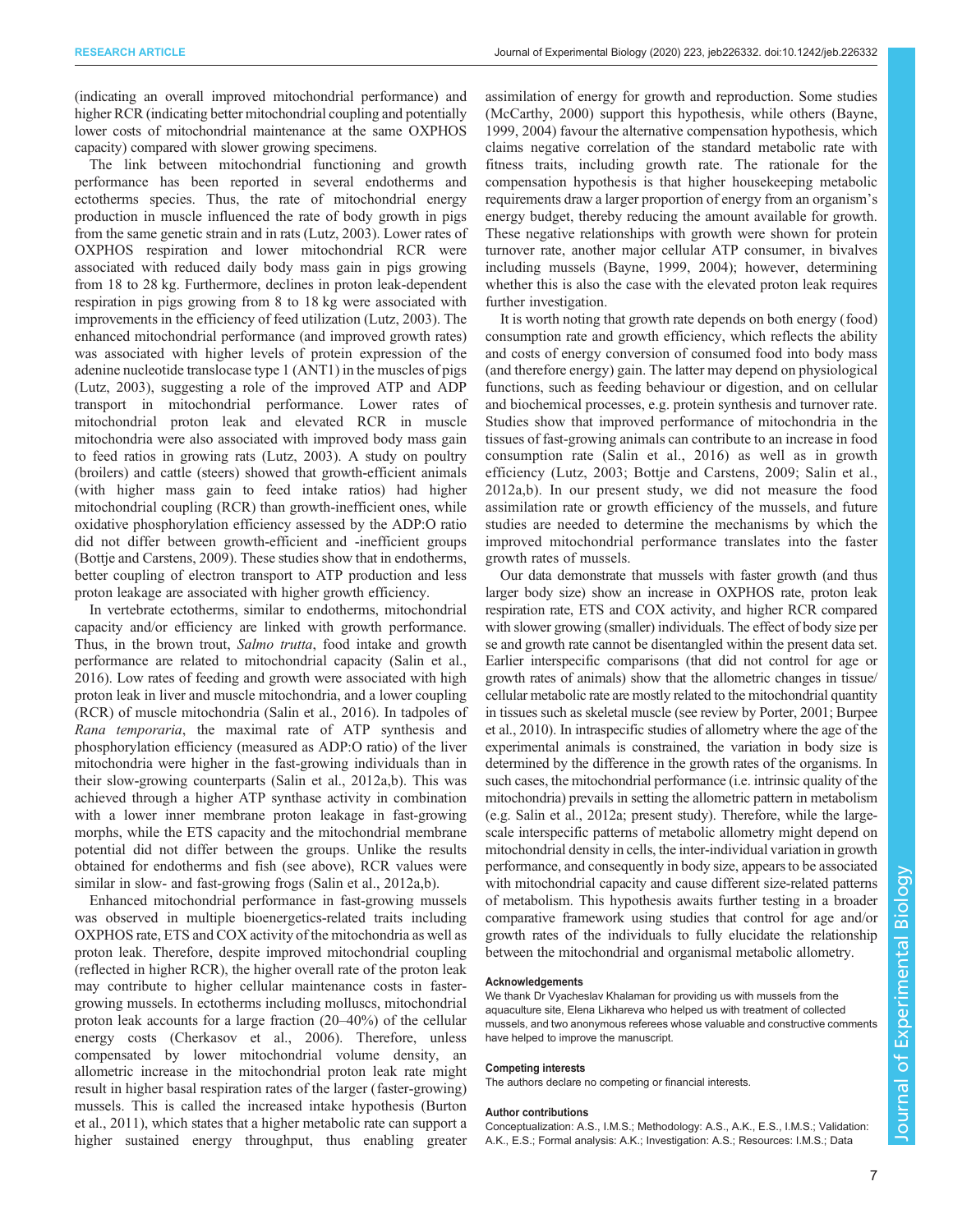<span id="page-7-0"></span>curation: A.K.; Writing - original draft: A.S., I.M.S.; Writing - review & editing: A.S., A.K., E.S., I.M.S.; Visualization: A.K.; Supervision: A.S., E.S., I.M.S.; Project administration: I.M.S.; Funding acquisition: A.S., I.M.S.

#### Funding

This study was carried out as part of the state research assignment of the Zoological Institute, Russian Academy of Sciences no. AAAA-A19-119022690122-5 and Russian Foundation for Basic Research (RFBR) grant no. 14-04-00466 to A.S. and A.K. The work was in part supported by the Deutsche Forschungsgemeinschaft project MitoBOX (award number 415984732, GZ: SO 1333/5-1) to I.M.S. and by the funding line Strategic Networks of the Leibniz Association within the scope of the Leibniz ScienceCampus Phosphorus Research Rostock ([www.sciencecampus](http://www.sciencecampus-rostock.de)[rostock.de\)](http://www.sciencecampus-rostock.de) to E.S. and I.M.S.

#### References

- [Ballesteros, F. J., Martinez, V. J., Luque, B., Lacasa, L., Valor, E. and Moya, A.](https://doi.org/10.1038/s41598-018-19853-6) [\(2018\). On the thermodynamic origin of metabolic scaling.](https://doi.org/10.1038/s41598-018-19853-6) Sci. Rep. 8, 1448. [doi:10.1038/s41598-018-19853-6](https://doi.org/10.1038/s41598-018-19853-6)
- Bayne, B. L. [\(1999\). Physiological components of growth differences between](https://doi.org/10.1086/316714) individual oysters (Crassostrea gigas[\) and a comparison with](https://doi.org/10.1086/316714) Saccostrea commercialis. Physiol. Biochem. Zool. 72[, 705-713. doi:10.1086/316714](https://doi.org/10.1086/316714)
- Bayne, B. L. [\(2004\). Phenotypic flexibility and physiological tradeoffs in the feeding](https://doi.org/10.1093/icb/44.6.425) [and growth of marine bivalve molluscs.](https://doi.org/10.1093/icb/44.6.425) Integr. Comp. Biol. 44, 425-432. doi:10. [1093/icb/44.6.425](https://doi.org/10.1093/icb/44.6.425)
- Bayne, B. L. and Newell, R. C. (1983). Physiological energetics in marine molluscs. In The Mollusca. Physiology, Part I (ed. A. S. M. Saleuddin and K. M. Wilbur), pp. 407-515: Academic Press.
- Boë[l, M., Romestaing, C., Duchamp, C., Veyrunes, F., Renaud, S., Roussel, D.](https://doi.org/10.1242/jeb.215558) and Voituron, Y. [\(2020\). Improved mitochondrial coupling as a response to high](https://doi.org/10.1242/jeb.215558) [mass-specific metabolic rate in extremely small mammals.](https://doi.org/10.1242/jeb.215558) J. Exp. Biol. 223, [jeb215558. doi:10.1242/jeb.215558](https://doi.org/10.1242/jeb.215558)
- Bottje, W. G. and Carstens, G. E. [\(2009\). Association of mitochondrial function and](https://doi.org/10.2527/jas.2008-1379) [feed efficiency in poultry and livestock species.](https://doi.org/10.2527/jas.2008-1379) J. Anim. Sci. 87 Suppl. 14, [E48-E63. doi:10.2527/jas.2008-1379](https://doi.org/10.2527/jas.2008-1379)
- [Brand, M. D., Couture, P., Else, P. L., Withers, K. W. and Hulbert, A. J.](https://doi.org/10.1042/bj2750081) (1991). [Evolution of energy metabolism. Proton permeability of the inner membrane of](https://doi.org/10.1042/bj2750081) [liver mitochondria is greater in a mammal than in a reptile.](https://doi.org/10.1042/bj2750081) Biochem. J. 275, 81-86. [doi:10.1042/bj2750081](https://doi.org/10.1042/bj2750081)
- [Brand, M. D., Turner, N., Ocloo, A., Else, P. L. and Hulbert, A. J.](https://doi.org/10.1042/bj20030984) (2003). Proton [conductance and fatty acyl composition of liver mitochondria correlates with body](https://doi.org/10.1042/bj20030984) mass in birds. Biochem. J. 376[, 741-748. doi:10.1042/bj20030984](https://doi.org/10.1042/bj20030984)
- [Brown, J. H., Gillooly, J. F., Allen, A. P., Savage, V. M. and West, G. B.](https://doi.org/10.1890/03-9000) (2004). [Toward a Metabolic theory of ecology.](https://doi.org/10.1890/03-9000) Ecology 85, 1771-1789. doi:10.1890/03- [9000](https://doi.org/10.1890/03-9000)
- [Burpee, J. L., Bardsley, E. L., Dillaman, R. M., Watanabe, W. O. and Kinsey, S. T.](https://doi.org/10.1007/s00360-010-0474-x) [\(2010\). Scaling with body mass of mitochondrial respiration from the white muscle](https://doi.org/10.1007/s00360-010-0474-x) [of three phylogenetically, morphologically and behaviorally disparate teleost](https://doi.org/10.1007/s00360-010-0474-x) fishes. J. Comp. Physiol. B 180[, 967-977. doi:10.1007/s00360-010-0474-x](https://doi.org/10.1007/s00360-010-0474-x)
- [Burton, T., Killen, S. S., Armstrong, J. D. and Metcalfe, N. B.](https://doi.org/10.1098/rspb.2011.1778) (2011). What causes [intraspecific variation in resting metabolic rate and what are its ecological](https://doi.org/10.1098/rspb.2011.1778) consequences? Proc. R. Soc. B Biol. Sci. 278[, 3465-3473. doi:10.1098/rspb.](https://doi.org/10.1098/rspb.2011.1778) [2011.1778](https://doi.org/10.1098/rspb.2011.1778)
- [Calosi, P., Turner, L. M., Hawkins, M., Bertolini, C., Nightingale, G., Truebano,](https://doi.org/10.1093/icb/ict041) M. and Spicer, J. I. [\(2013\). Multiple physiological responses to multiple](https://doi.org/10.1093/icb/ict041) [environmental challenges: an individual approach.](https://doi.org/10.1093/icb/ict041) Integr. Comp. Biol. 53, [660-670. doi:10.1093/icb/ict041](https://doi.org/10.1093/icb/ict041)
- [Carey, N., Sigwart, J. D. and Richards, J. G.](https://doi.org/10.1016/j.jembe.2012.10.013) (2013). Economies of scaling: more [evidence that allometry of metabolism is linked to activity, metabolic rate and](https://doi.org/10.1016/j.jembe.2012.10.013) habitat. J. Exp. Mar. Biol. Ecol. 439[, 7-14. doi:10.1016/j.jembe.2012.10.013](https://doi.org/10.1016/j.jembe.2012.10.013)
- Chamberlin, M. E. [\(2004\). Top-down control analysis of the effect of temperature on](https://doi.org/10.1152/ajpregu.00240.2004) ectotherm oxidative phosphorylation. [Am. J. Physiol. Regul. Integr. Comp.](https://doi.org/10.1152/ajpregu.00240.2004) Physiol. 287[, R794-R800. doi:10.1152/ajpregu.00240.2004](https://doi.org/10.1152/ajpregu.00240.2004)
- [Cherkasov, A. S., Biswas, P. K., Ridings, D. M., Ringwood, A. H. and Sokolova,](https://doi.org/10.1242/jeb.02093) I. M. [\(2006\). Effects of acclimation temperature and cadmium exposure on cellular](https://doi.org/10.1242/jeb.02093) [energy budgets in the marine mollusk](https://doi.org/10.1242/jeb.02093) Crassostrea virginica: linking cellular and mitochondrial responses. J. Exp. Biol. 209[, 1274-1284. doi:10.1242/jeb.02093](https://doi.org/10.1242/jeb.02093)
- Cossins, A. R. and Bowler, K. (1987). Temperature Biology of Animals. Dordrecht: Springer.
- [da Silva, J. K. L. Garcia, G. J. M. and Barbosa, L. A.](https://doi.org/10.1016/j.plrev.2006.08.001) (2006). Allometric scaling laws of metabolism. Phys. Life Rev. 3[, 229-261. doi:10.1016/j.plrev.2006.08.001](https://doi.org/10.1016/j.plrev.2006.08.001)
- [Darveau, C.-A., Suarez, R. K., Andrews, R. D. and Hochachka, P. W.](https://doi.org/10.1038/417166a) (2002). [Allometric cascade as a unifying principle of body mass effects on metabolism.](https://doi.org/10.1038/417166a) Nature 417[, 166-170. doi:10.1038/417166a](https://doi.org/10.1038/417166a)
- Else, P. L. and Hulbert, A. J. [\(1985a\). An allometric comparison of the mitochondria](https://doi.org/10.1007/BF00692920) [of mammalian and reptilian tissues: the implications for the evolution of](https://doi.org/10.1007/BF00692920) endothermy. J. Comp. Physiol. 156[, 3-11. doi:10.1007/BF00692920](https://doi.org/10.1007/BF00692920)
- Else, P. L. and Hulbert, A. J. [\(1985b\). Mammals: an allometric study of metabolism](https://doi.org/10.1152/ajpregu.1985.248.4.r415) [at tissue and mitochondrial level.](https://doi.org/10.1152/ajpregu.1985.248.4.r415) Am. J. Physiol. 248, R415-R421. doi:10.1152/ [ajpregu.1985.248.4.r415](https://doi.org/10.1152/ajpregu.1985.248.4.r415)
- Estabrook, R. W. [\(1967\). Mitochondrial respiratory control and the polarographic](https://doi.org/10.1016/0076-6879(67)10010-4) [measurement of ADP: o ratios.](https://doi.org/10.1016/0076-6879(67)10010-4) Methods Enzymol. 10, 41-47. doi:10.1016/0076- [6879\(67\)10010-4](https://doi.org/10.1016/0076-6879(67)10010-4)
- [Falfushynska, H., Sokolov, E. P., Haider, F., Oppermann, C., Kragl, U., Ruth, W.,](https://doi.org/10.1016/j.aquatox.2018.12.022) [Stock, M., Glufke, S., Winkel, E. J. and Sokolova, I. M.](https://doi.org/10.1016/j.aquatox.2018.12.022) (2019). Effects of a [common pharmaceutical, atorvastatin, on energy metabolism and detoxification](https://doi.org/10.1016/j.aquatox.2018.12.022) [mechanisms of a marine bivalve](https://doi.org/10.1016/j.aquatox.2018.12.022) Mytilus edulis. Aquat. Toxicol. 208, 47-61. doi:10. [1016/j.aquatox.2018.12.022](https://doi.org/10.1016/j.aquatox.2018.12.022)
- Glazier, D. S. [\(2005\). Beyond the 3/4-power law: variation in the intra- and](https://doi.org/10.1017/S1464793105006834) [interspecific scaling of metabolic rate in animals.](https://doi.org/10.1017/S1464793105006834) Biol. Rev. Camb. Philos. Soc. 80, [611-662. doi:10.1017/S1464793105006834](https://doi.org/10.1017/S1464793105006834)
- Glazier, D. S. [\(2015\). Body-mass scaling of metabolic rate: what are the relative](https://doi.org/10.3390/biology4010187) [roles of cellular versus systemic effects?](https://doi.org/10.3390/biology4010187) Biology 4, 187-199. doi:10.3390/ [biology4010187](https://doi.org/10.3390/biology4010187)
- Gnaiger, E. (2012). Mitochondrial pathways and respiratory control: an introduction to OXPHOS analysis. Mitochondrial physiological network (MiPNet) 17.18, OROBOROS MiPNet Publications 2012. Innsbruck. 1-64. Open access: [http://](http://www.bioblast.at/index.php/Gnaiger_2012_MitoPathways) [www.bioblast.at/index.php/Gnaiger\\_2012\\_MitoPathways.](http://www.bioblast.at/index.php/Gnaiger_2012_MitoPathways)
- [Handå, A., Nordtug, T. Halstensen, S., Olsen, A. J., Reitan, K. I., Olsen, Y. and](https://doi.org/10.1111/j.1365-2109.2011.03069.x) Reinertsen, H. [\(2012\). Temperature-dependent feed requirements in farmed blue](https://doi.org/10.1111/j.1365-2109.2011.03069.x) mussels (Mytilus edulis [L.\) estimated from soft tissue growth and oxygen](https://doi.org/10.1111/j.1365-2109.2011.03069.x) [consumption and ammonia-N excretion.](https://doi.org/10.1111/j.1365-2109.2011.03069.x) Aquaculture Res. 44, 645-656. doi:10. [1111/j.1365-2109.2011.03069.x](https://doi.org/10.1111/j.1365-2109.2011.03069.x)
- Hoppeler, H. and Weibel, E. R. [\(2005\). Scaling functions to body size: theories and](https://doi.org/10.1242/jeb.01630) facts. J. Exp. Biol. 208[, 1573-1574. doi: 10.1242/jeb.01630](https://doi.org/10.1242/jeb.01630)
- [Hoppeler, H., Lindstedt, S. L., Claassen, H., Taylor, C. R., Mathieu, O. and](https://doi.org/10.1016/0034-5687(84)90018-5) Weibel, E. R. [\(1984\). Scaling mitochondrial volume in heart to body mass.](https://doi.org/10.1016/0034-5687(84)90018-5) Respir. Physiol. 55[, 131-137. doi:10.1016/0034-5687\(84\)90018-5](https://doi.org/10.1016/0034-5687(84)90018-5)
- Hulbert, A. A. (2014). A sceptics view: Kleiber'[s law or the 3/4 rule is neither a law](https://doi.org/10.3390/systems2020186) [nor a rule but rather an empirical approximation.](https://doi.org/10.3390/systems2020186) Systems 2, 186-202. doi:10.3390/ [systems2020186](https://doi.org/10.3390/systems2020186)
- Hulbert, A. J. and Else, P. L. [\(1999\). Membranes as possible pacemakers of](https://doi.org/10.1006/jtbi.1999.0955) metabolism. J. Theor. Biol. 199[, 257-274. doi:10.1006/jtbi.1999.0955](https://doi.org/10.1006/jtbi.1999.0955)
- [Hulbert, A., Else, P., Manolis, S. and Brand, M.](https://doi.org/10.1007/s00360-002-0264-1) (2002). Proton leak in hepatocytes [and liver mitochondria from archosaurs \(crocodiles\) and allometric relationships](https://doi.org/10.1007/s00360-002-0264-1) for ectotherms. J. Comp. Physiol. B 172[, 387-397. doi:10.1007/s00360-002-0264-](https://doi.org/10.1007/s00360-002-0264-1) [1](https://doi.org/10.1007/s00360-002-0264-1)
- [Ivanina, A. V., Kurochkin, I. O., Leamy, L. and Sokolova, I. M.](https://doi.org/10.1242/jeb.071357) (2012). Effects of [temperature and cadmium exposure on the mitochondria of oysters \(](https://doi.org/10.1242/jeb.071357)Crassostrea virginica[\) exposed to hypoxia and subsequent reoxygenation.](https://doi.org/10.1242/jeb.071357) J. Exp. Biol. 215, [3142-3154. doi:10.1242/jeb.071357](https://doi.org/10.1242/jeb.071357)
- [Ivanina, A. V., Nesmelova, I., Leamy, L., Sokolov, E. P. and Sokolova, I. M.](https://doi.org/10.1242/jeb.134700) [\(2016\). Intermittent hypoxia leads to functional reorganization of mitochondria and](https://doi.org/10.1242/jeb.134700) [affects cellular bioenergetics in marine molluscs.](https://doi.org/10.1242/jeb.134700) J. Exp. Biol. 219, 1659-1674. [doi:10.1242/jeb.134700](https://doi.org/10.1242/jeb.134700)
- Kleiber, M. [\(1932\). Body size and metabolism.](https://doi.org/10.3733/hilg.v06n11p315) Hilgardia 6, 315-353. doi:10.3733/ [hilg.v06n11p315](https://doi.org/10.3733/hilg.v06n11p315)
- Konarzewski, M. and Książek, A. [\(2013\). Determinants of intra-specific variation in](https://doi.org/10.1007/s00360-012-0698-z) basal metabolic rate. J. Comp. Physiol. B 183[, 27-41. doi:10.1007/s00360-012-](https://doi.org/10.1007/s00360-012-0698-z) [0698-z](https://doi.org/10.1007/s00360-012-0698-z)
- [Kurochkin, I. O., Etzkorn, M., Buchwalter, D., Leamy, L. and Sokolova, I. M.](https://doi.org/10.1152/ajpregu.00279.2010) [\(2011\). Top-down control analysis of the cadmium effects on molluscan](https://doi.org/10.1152/ajpregu.00279.2010) [mitochondria and the mechanisms of cadmium-induced mitochondrial](https://doi.org/10.1152/ajpregu.00279.2010) dysfunction. [Am. J. Physiol. Regul. Integr. Comp. Physiol.](https://doi.org/10.1152/ajpregu.00279.2010) 300, R21-R31. [doi:10.1152/ajpregu.00279.2010](https://doi.org/10.1152/ajpregu.00279.2010)
- Lutz, T. R. (2003). Relationship of mitochondrial energy production with the rate and efficiency of whole body growth in young growing animals. Retrospective Theses and Dissertations, 919. [https://lib.dr.iastate.edu/rtd/919.](https://lib.dr.iastate.edu/rtd/919)
- Maino, J. L. and Kearney, M. R. [\(2014\). Ontogenetic and interspecific metabolic](https://doi.org/10.1086/678401) scaling in insects. Am. Nat. 184[, 695-701. doi:10.1086/678401](https://doi.org/10.1086/678401)
- [Maino, J. L., Kearney, M. R., Nisbet, R. M. and Kooijman, S. A. L. M.](https://doi.org/10.1111/1365-2656.12085) (2014). [Reconciling theories for metabolic scaling.](https://doi.org/10.1111/1365-2656.12085) J. Anim. Ecol. 83, 20-29. doi:10.1111/ [1365-2656.12085](https://doi.org/10.1111/1365-2656.12085)
- Mathieu, O., Krauer, R., Hoppeler, H., Gehr, P., Lindstedt, S. L., Alexander, R. M., Taylor, C. R. and Weibel, E. R. (1981). Design of the mammalian respiratory system. VII. Scaling mitochondrial volume in skeletal muscle to body mass. Respir. Physiol. 44, 113-128.
- McCarthy, I. D. [\(2000\). Temporal repeatability of relative standard metabolic rate in](https://doi.org/10.1111/j.1095-8649.2000.tb00788.x) [juvenile Atlantic salmon and its relation to life history variation.](https://doi.org/10.1111/j.1095-8649.2000.tb00788.x) J. Fish Biol. 57, [224-238. doi:10.1111/j.1095-8649.2000.tb00788.x](https://doi.org/10.1111/j.1095-8649.2000.tb00788.x)
- Mé[lanie, B., Caroline, R., Yann, V. and Damien, R.](https://doi.org/10.1098/rspb.2019.1693) (2019). Allometry of [mitochondrial efficiency is set by metabolic intensity.](https://doi.org/10.1098/rspb.2019.1693) Proc. R. Soc. B Biol. Sci. 286[, 20191693. doi:10.1098/rspb.2019.1693](https://doi.org/10.1098/rspb.2019.1693)
- [Moses, M. E., Hou, C., Woodruff, W. H., West, G. B., Nekola, J. C., Zuo, W. and](https://doi.org/10.1086/587073) Brown, J. H. [\(2008\). Revisiting a model of ontogenetic growth: estimating model](https://doi.org/10.1086/587073) [parameters from theory and data.](https://doi.org/10.1086/587073) Am. Nat. 171, 632-645. doi:10.1086/587073